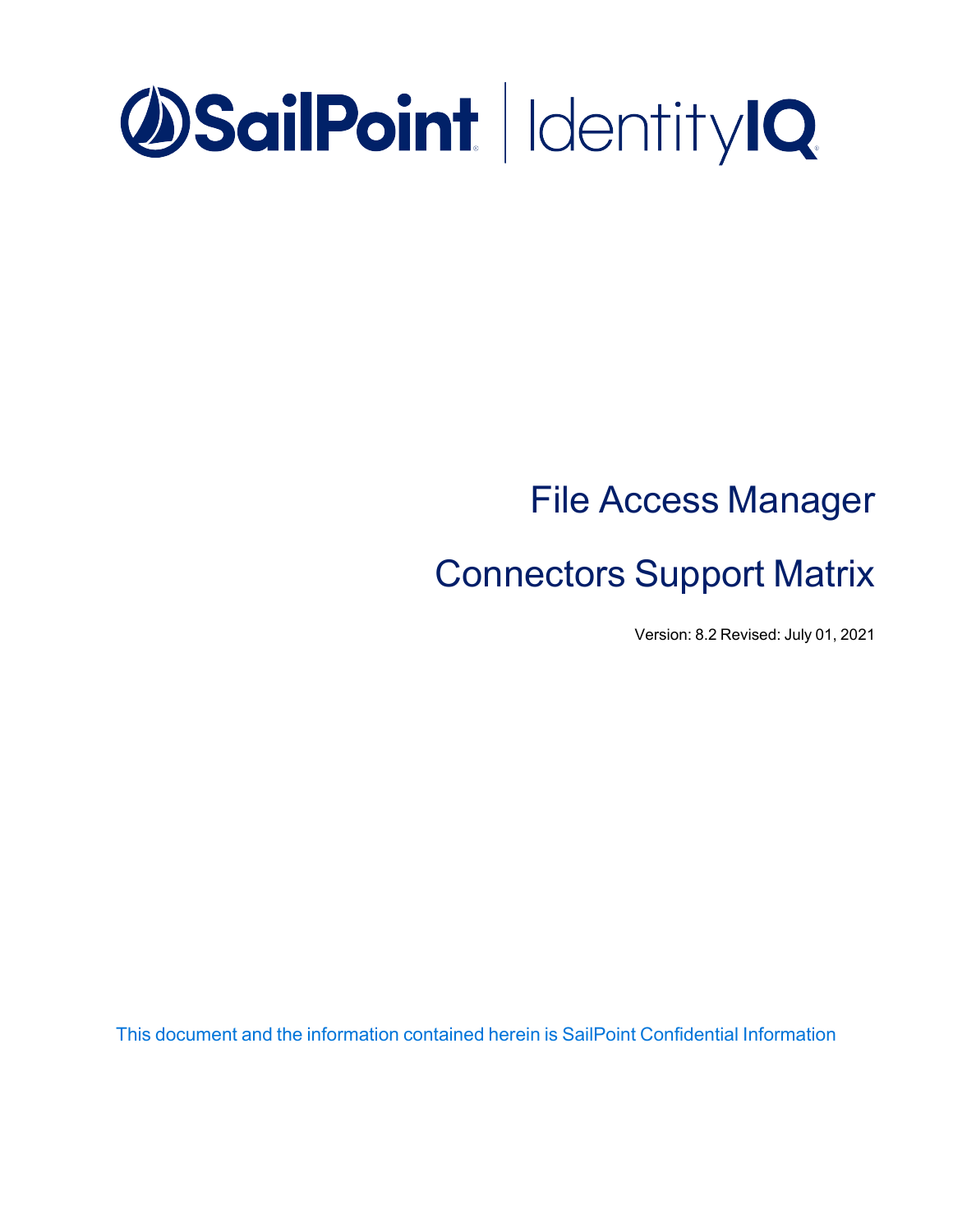#### **Copyright and Trademark Notices.**

Copyright © 2021 SailPoint Technologies, Inc. All Rights Reserved.

All logos, text, content, including underlying HTML code, designs, and graphics used and/or depicted on these written materials or in this Internet website are protected under United States and international copyright and trademark laws and treaties, and may not be used or reproduced without the prior express written permission of SailPoint Technologies, Inc.

"SailPoint," "SailPoint & Design," "SailPoint Technologies & Design," "Identity Cube," "Identity IQ," "IdentityAI," "IdentityNow," "SailPoint Predictive Identity" and "SecurityIQ" are registered trademarks of SailPoint Technologies, Inc. None of the foregoing marks may be used without the prior express written permission of SailPoint Technologies, Inc. All other trademarks shown herein are owned by the respective companies or persons indicated.

SailPoint Technologies, Inc. makes no warranty of any kind with regard to this manual or the information included therein, including, but not limited to, the implied warranties of merchantability and fitness for a particular purpose. SailPoint Technologies shall not be liable for errors contained herein or direct, indirect, special, incidental or consequential damages in connection with the furnishing, performance, or use of this material.

#### Patents Notice. <https://www.sailpoint.com/patents>

Restricted Rights Legend. All rights are reserved. No part of this document may be published, distributed, reproduced, publicly displayed, used to create derivative works, or translated to another language, without the prior written consent of SailPoint Technologies. The information contained in this document is subject to change without notice.

Use, duplication or disclosure by the U.S. Government is subject to restrictions as set forth in subparagraph (c) (1) (ii) of the Rights in Technical Data and Computer Software clause at DFARS 252.227-7013 for DOD agencies, and subparagraphs (c)(1) and (c)(2) of the Commercial Computer Software Restricted Rights clause at FAR 52.227-19 for other agencies.

Regulatory/Export Compliance. The export and re-export of this software is controlled for export purposes by the U.S. Government. By accepting this software and/or documentation, licensee agrees to comply with all U.S. and foreign export laws and regulations as they relate to software and related documentation. Licensee will not export or re-export outside the United States software or documentation, whether directly or indirectly, to any Prohibited Party and will not cause, approve or otherwise intentionally facilitate others in so doing. A Prohibited Party includes: a party in a U.S. embargoed country or country the United States has named as a supporter of international terrorism; a party involved in proliferation; a party identified by the U.S. Government as a Denied Party; a party named on the U.S. Department of Commerce's Entity List in Supplement No. 4 to 15 C.F.R. § 744; a party prohibited from participation in export or reexport transactions by a U.S. Government General Order; a party listed by the U.S. Government's Office of Foreign Assets Control as ineligible to participate in transactions subject to U.S. jurisdiction; or any party that licensee knows or has reason to know has violated or plans to violate U.S. or foreign export laws or regulations. Licensee shall ensure that each of its software users complies with U.S. and foreign export laws and regulations as they relate to software and related documentation.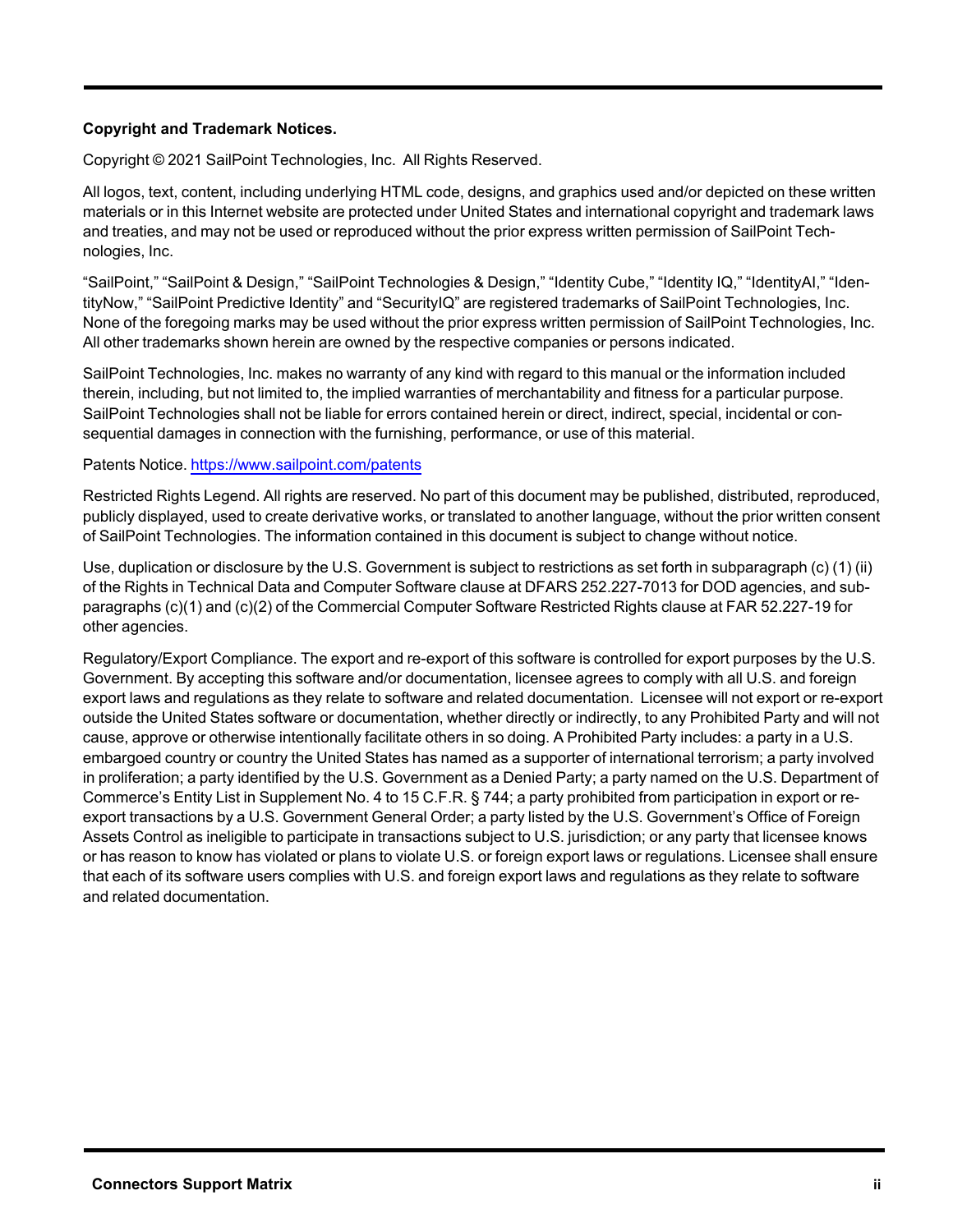| tem                             | <b>Target Sys- Products and Sup-</b><br>ported Versions | <b>Connector</b><br><b>Type</b> | <b>Activity</b><br><b>Monitoring</b> | <b>Permission</b><br><b>Analysis</b> | <b>Data</b><br><b>Classification</b> | <b>Access</b><br><b>Fulfillment</b> |
|---------------------------------|---------------------------------------------------------|---------------------------------|--------------------------------------|--------------------------------------|--------------------------------------|-------------------------------------|
| Base<br>Product                 | Microsoft Active Dir-<br>ectory                         | Agentless                       | $\checkmark$                         | $\checkmark$                         | <b>NA</b>                            | $\mathsf{X}$                        |
|                                 | Microsoft SQL Server                                    | Agentless                       | $\checkmark$                         | $\checkmark$                         | X                                    | $\mathsf{X}$                        |
| On-<br>premises<br>File Storage | Microsoft Windows                                       | Local Agent                     | $\checkmark$                         | $\checkmark$                         | $\checkmark$                         | $\checkmark$                        |
|                                 | Microsoft SharePoint                                    | Agentless                       | $\checkmark$                         | $\checkmark$                         | $\checkmark$                         | $\checkmark$                        |
|                                 | Microsoft Exchange                                      | Agentless                       | $\checkmark$                         | $\checkmark$                         | X                                    | X                                   |
|                                 | NFS v3/v4                                               | Agentless                       | X                                    | $\checkmark$                         | $\checkmark$                         | $\mathsf{X}$                        |
|                                 | Generic Table                                           | Agentless                       | $\checkmark$                         | X                                    | X                                    | $\pmb{\times}$                      |
|                                 | Linux                                                   | Agentless                       | X                                    | $\checkmark$                         | $\checkmark$                         | $\pmb{\times}$                      |
| <b>NAS File</b><br>Storage      | NetApp for CIFS                                         | Agentless<br>(FPolicy)          | $\checkmark$                         | $\checkmark$                         | $\checkmark$                         | $\checkmark$                        |
|                                 | NetApp for NFS                                          | Agentless<br>(FPolicy)          | $\checkmark$                         | $\checkmark$                         | $\checkmark$                         | $\pmb{\times}$                      |
|                                 | <b>EMC Cel-</b><br>erra/VNX/Unity for<br><b>CIFS</b>    | Agentless<br>(CEPA)             | ✓                                    | ✔                                    | ✔                                    | ✓                                   |
|                                 | EMC Celerra/VNX for<br><b>NFS</b>                       | Agentless<br>(CEPA)             | $\checkmark$                         | $\checkmark$                         | $\checkmark$                         | $\pmb{\times}$                      |
|                                 | <b>EMC Isilon for CIFS</b>                              | Agentless<br>(CEPA)             | $\checkmark$                         | $\checkmark$                         | $\checkmark$                         | $\checkmark$                        |
|                                 | Hitachi HNAS                                            | Agentless                       | $\checkmark$                         | $\checkmark$                         | $\checkmark$                         | $\checkmark$                        |
|                                 | DFS for CIFS                                            | Agentless                       | $\checkmark$                         | $\checkmark$                         | $\checkmark$                         | $\checkmark$                        |
|                                 | Generic CIFS                                            | Agentless                       | Χ                                    | $\checkmark$                         | $\checkmark$                         | X                                   |
| O365 File<br>Storage            | <b>Microsoft OneDrive</b><br>for Business               | Agentless                       | ✓                                    | $\checkmark$                         | ✓                                    | X                                   |
|                                 | Microsoft SharePoint<br>Online (Office 365)             | Agentless                       | $\checkmark$                         | $\checkmark$                         | $\checkmark$                         | $\pmb{\times}$                      |
|                                 | Microsoft Exchange<br>Online (Office 365)               | Agentless                       | $\checkmark$                         | $\checkmark$                         | X                                    | X                                   |

### Legend:  $V =$  Supported,  $X = Not$  Supported,  $NA = Not$  Applicable